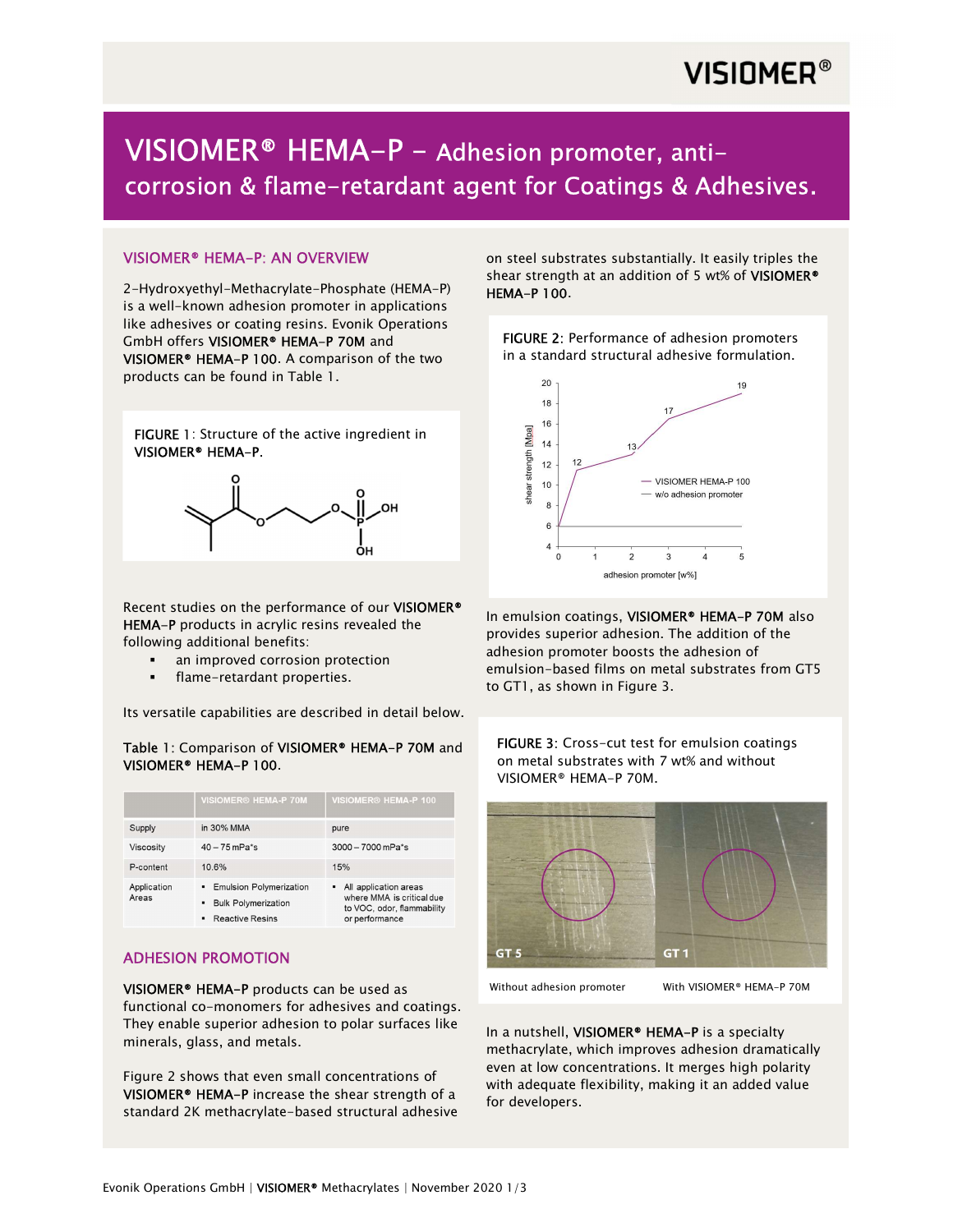

### CORROSION PROTECTION

Corrosion protection has always been an important requirement for coatings. The trend towards waterborne systems makes anti–corrosion properties a challenge.

FIGURE 4: Salt-spray test on galvanized steel substrate for emulsion coating with 7 wt% and without VISIOMER® HEMA-P 70M.

With VISIOMER® HEMA-P 70



Without anti-corrosion agent

Our studies on acrylic emulsions with 7 wt% of VISIOMER® HEMA-P 70M demonstrate enhanced corrosion resistance compared to resins without any anti-corrosion agent (Figure 4). Panels coated with VISIOMER® HEMA-P 70M containing emulsion polymers withstood corrosion up to 168 hours in a saltwater immersion test.

#### FLAME RETARDENT PROPERTIES

New regulations drive industry interest towards alternatives for conventional halogen-based flameretardants, alternatives that are non-migrating and less hazardous.

VISIOMER® HEMA-P is a polymerizable flame retardant comprising a smart combination of a phosphoric acid and methacrylate moiety, and the phosphate function is responsible for the flameretardant properties of the product. The methacrylate group readily polymerizes and leads to a non-migrating agent. Depending on flame retardant performance targets, the VISIOMER® HEMA-P products can replace flame- retardant additives partly or completely.

A single-flame source test was conducted on acrylic polymer emulsions containing 14 wt% VISIOMER® HEMA-P 70M (Figure 5). It confirms the flameretardant properties of VISIOMER® HEMA-P 70M containing emulsions.

In conclusion, VISIOMER<sup>®</sup> HEMA-P is a specialty methacrylate monomer offering versatile solutions for different industries like adhesives, coatings, composites and construction.

### VISIOMER® METHACRYLATES – READY FOR THE NEXT LEVEL

Evonik Methacrylates looks forward to supporting you in finding the best solution for your next challenge in polymer design. Contact us for further information on our VISIOMER<sup>®</sup> HEMA-P products.

 FIGURE 5: Single-flame Source Test according to ISO 11925-2:2010 on emulsion-coatings with 14 wt% and without VISIOMER® HEMA-P 70M.





After 20 sec



Ignition

After 30 sec -

After 50 sec-Burner is removed Sample still burns

#### With VISIOMER® HEMA-P 70M





After 20 sec

Ignition

After 30 sec -Burner is removed. Sample stops burning

 $30 \text{ se}$